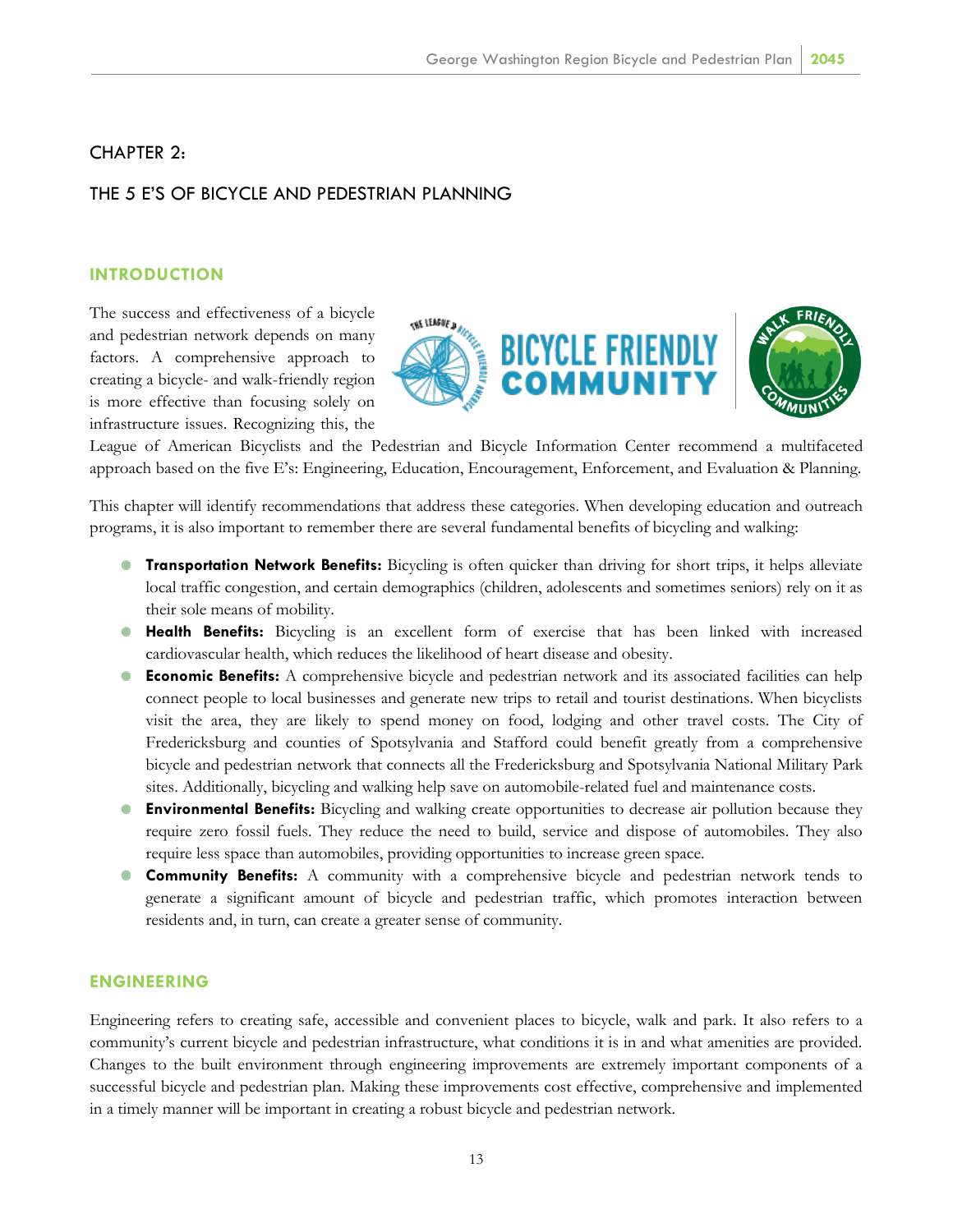The most visible and perhaps most tangible evidence of a great place for bicycling and walking is the presence of infrastructure that welcomes and supports it. Survey after survey shows that the physical environment is a key determinant in whether people will get on a bicycle and ride. The most advanced bicycle and walk friendly communities have well-connected networks, consisting of quiet neighborhood streets, conventional and protected bike lanes, shared-use paths, and policies to ensure connectivity and maintenance of these facilities. Secure, convenient and readily available bicycle parking is also a key component. Great bicycle parking, in addition to showers and locker facilities, are vital to promoting bicycling in the workplace and the wider community.

### BICYCLE PARKING

Bicycle parking features can range from a simple bicycle rack to an elaborate parking structure equipped with showers, lockers, and secure bicycle storage for cyclists. In some cases, these parking features offer maintenance for members of the facility. All bicycle parking racks should comply with the performance criteria listed in Table 4.

| <b>Criteria</b>                                                                   | <b>Details</b>                                                                                                                                                                                                                                              |
|-----------------------------------------------------------------------------------|-------------------------------------------------------------------------------------------------------------------------------------------------------------------------------------------------------------------------------------------------------------|
| Supports bike upright without putting<br>stress on wheels                         | The rack should provide two points of contact with the frame $-$ at least 6" apart<br>horizontally. Or, if a rack cradles a bicycle's wheel, it must also support the frame<br>securely at one point or more. The rack's high point should be at least 32". |
| Accommodates a variety of bicycles and<br>attachments                             | Avoid designs and spacing that restrict the length, height, or width of bicycles,<br>attachments, or wheels.                                                                                                                                                |
| Allows locking of frame and at least one<br>wheel with a U-lock                   | A closed loop of the rack should allow a single U-lock to capture one wheel and a<br>closed section of the bike frame. Rack tubes with a cross section larger than 2"<br>can complicate the use of smaller U-locks.                                         |
| Provides security and longevity features<br>appropriate for the intended location | Steel and stainless steel are common and appropriate materials for most racks. Use<br>tamper-resistant mounting hardware in vulnerable locations. Rack finish must be<br>appropriate to the location.                                                       |
| Rack use is intuitive.<br>$\mathbf{r}$ and $\mathbf{r}$ is $\mathbf{r}$<br>(1)    | First-time users should recognize the rack as bicycle parking and should be able to<br>use it as intended without the need for written instructions.<br>$\sim$ 1 $\sim$ 1 $\sim$ 6 $\sim$ 1                                                                 |

### **Table 4: Performance Criteria for Bicycle Parking Racks**

Source: "Essentials of Bike Parking*,*" The Association of Pedestrian and Bicycle Professionals

Effective bike parking for short-term users depends on two main factors: 1) proximity to the destination and 2) ease of use. Short-term bicycle parking is designed to meet the needs of people visiting businesses and institutions, and others with similar needs – typically lasting up to two hours. Short-term users may be infrequent visitors to a location, so the parking installation needs to be readily visible and self-explanatory. In places with limited sidewalk space and strong bicycle activity, placing bike parking in on-street bike corrals might make the most sense. Bike corrals generally hold eight to twelve bicycles and fit nicely in an on-street parking space.

Users of long-term parking generally place high value on security and weather protection. Long-term parking is designed to meet the needs of employees, residents, public transit users, and others with similar needs. These users typically park either at home or at a routine destination such as a workplace. They often leave their bicycles unmonitored for a period of several hours or longer, so they require security and weather protection that let them park without unreasonable concern for loss or damage.

Long-term parking can take a variety of forms, including a room within a residential building or workplace, a secure enclosure within a parking garage, or a cluster of bike lockers. Some long-term parking is open to the public, such as at a transit center, and some of it is on private property with access only for employees, residents, etc.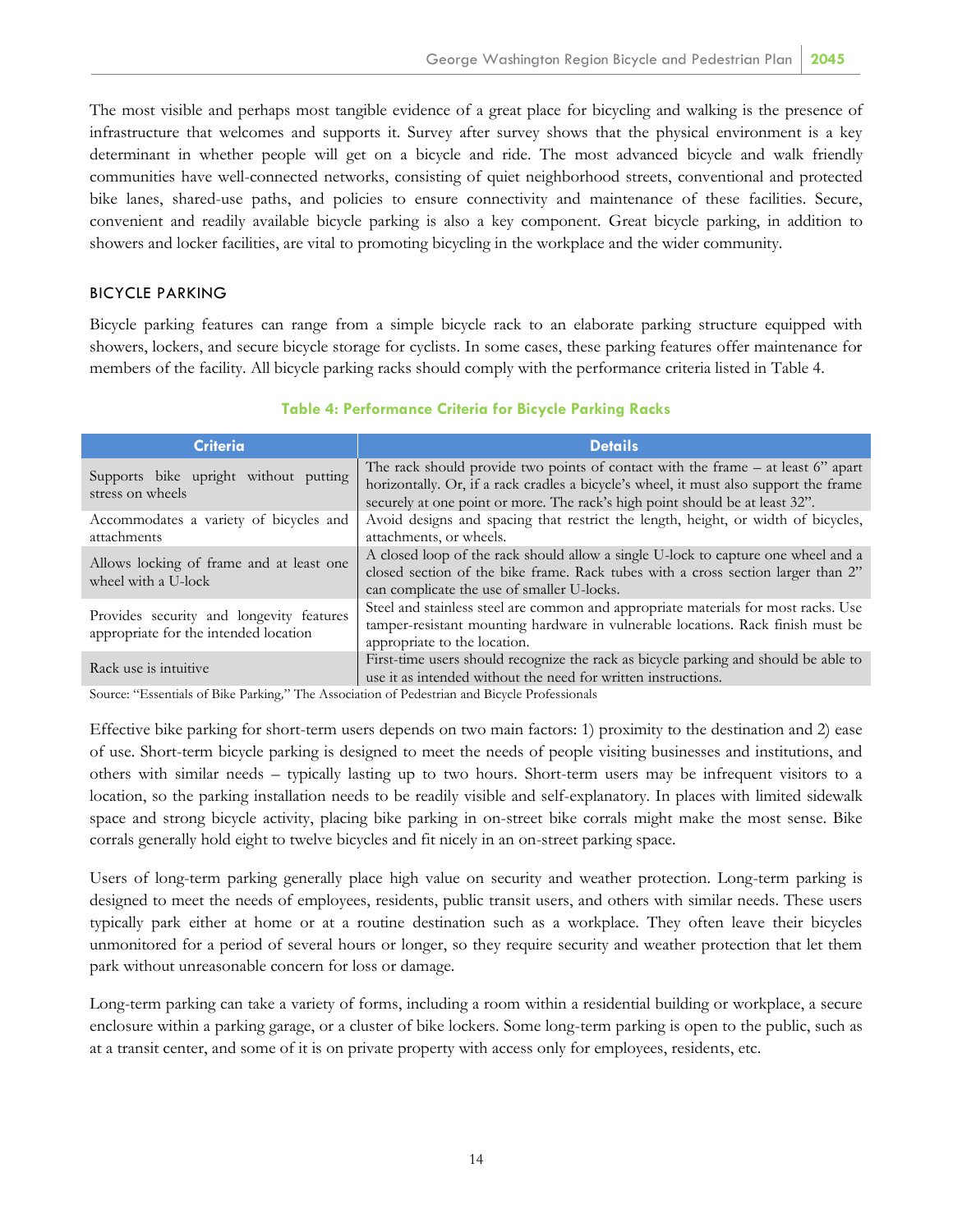### SHARED-USE PATHS AND TRAILS

Shared-use paths and trails are at the backbone of any bicycle and pedestrian infrastructure network, as well as the backbone of this plan. These facilities are intended to be used solely by cyclists and pedestrians and offer a space free from the concerns of automobile traffic. Shared-use paths and trails are at least eight feet in width and can include a dashed centerline. It is crucial that localities continue to take a proactive approach to addressing bicycle and pedestrian demands and its importance at reducing congestion and reliance on the automobile.

# SIGNAGE, SIGNALS, AND PAVEMENT MARKINGS

Signs, signals, and pavement markings related to cyclists and pedestrians must adhere to the Manual for Uniform Traffic Control Devices (MUTCD) for the Commonwealth of Virginia and the United States. All must be properly designed and maintained to command respect from motorists and cyclists alike. Further information concerning signage, signals, and pavement markings will be addressed in **Appendix X**.

# ENGINEERING STRATEGIES

- Include bicycle and pedestrian facilities in engineering documents, plans and drawings, where appropriate;
- Continue to work with the localities to ensure shared-use paths and trails are interconnected;
- Continue to work with localities and VDOT to implement signage, signals and pavement markings, where appropriate; and
- Encourage local engineers and planners to attend non-motorized transportation trainings.

# **EDUCATION**

Education involves giving people of all ages, abilities and socioeconomic status the skills and confidence to bicycle and walk. Educational programs provide the groundwork for communities/regions to begin supporting bicycling; they raise community awareness, promote safety, and often help inform motorists, bicyclists and pedestrians how to navigate the public right of way. Ensuring current and potential motorists, bicyclists and pedestrians understand and practice essential rules of the road is a crucial component of a safe transportation network.

# CYCLOVIA

Cyclovias are days set aside for a section of streets to be used solely by bicyclists, pedestrians and just about any other human powered activity that can be imagined. Stemming from its Latin American origins and roughly translated from Spanish, cyclovia means "bike path". These events have grown in popularity throughout the United States over the years and have been held in Roanoke, VA since 2009. One was also held in Richmond in 2014. With sponsorship through Bike Virginia, a cyclovia could become a yearly tradition in the GW Region and be used as a staging ground for bicycle education programs.

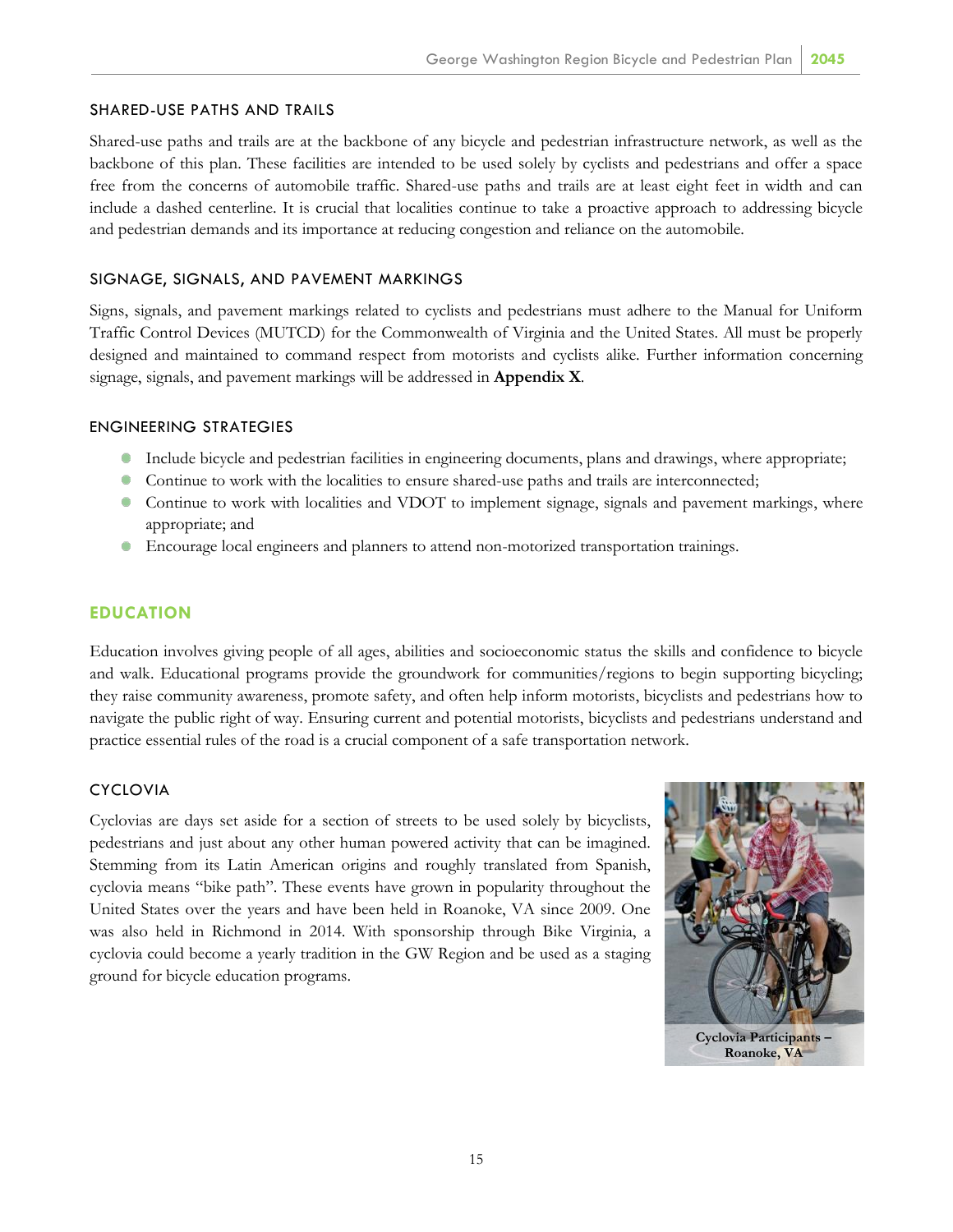# SAFE ROUTES TO SCHOOL

Safe Routes to School (SRTS) programs use a comprehensive approach to make routes to and from school safer for children to walk and bicycle. These programs can be developed by numerous stakeholders, but overall, the schools must be in full cooperation for the program to succeed. Partnerships may include the schools/school districts, localities, community groups, health professionals, regional organizations, etc. These programs also promote healthier living through exercise and improve air quality by reducing the number of vehicle trips required to transport students to and from school.

In Virginia, funding for this program is divided into four grant categories. Please refer to Table 5 for information on each grant. The Infrastructure Grants are for projects within a two-mile radius of the school. For more information, please visit the Safe Routes to School website.

### **Table 5: Virginia Safe Routes to School Program Grants**

| <b>Grant Type</b>                                                                                                                                                                                                                                                  | <b>Amount</b>           | <b>Due Dates</b>                       |
|--------------------------------------------------------------------------------------------------------------------------------------------------------------------------------------------------------------------------------------------------------------------|-------------------------|----------------------------------------|
| QuickStart Mini-grants - \$1,000 grants for schools interested in funding a small (or large)<br>Safe Routes to School activity.                                                                                                                                    | \$1,000                 | Six times per year;<br>spring and fall |
| Walkabout Mini-grants – a hands-on walking and bicycling infrastructure survey and<br>written report about the walking and bicycling conditions in the area around their school<br>coordinated by the Local Technical Assistance Coordinator serving their region. | Varies                  | Twice a year;<br>spring and fall       |
| Non-Infrastructure Grants - grants for education, encouragement, evaluation and<br>enforcement programs related to Safe Routes to School. Can also be used to fund a SRTS<br>coordinator.                                                                          | $$5,000 -$<br>\$100,000 | Once a year;<br>Due April 17, 2017     |
| Infrastructure Grants - The VDOT Local Assistance Division manages the application<br>and award process for all Transportation Alternatives Program projects, including SRTS-<br>designated projects.                                                              | Varies                  | Once a year;<br>Due November 1         |

Source[: http://www.virginiadot.org/programs/srsm\\_school\\_travel\\_plans\\_and\\_grants.asp](http://www.virginiadot.org/programs/srsm_school_travel_plans_and_grants.asp)

# BICYCLE SAFETY RODEOS

Bicycle safety rodeos are conducted throughout Virginia and provide a fun and interactive environment for teaching the benefits of bicycling and safe bicycling skills. Rodeos can be developed and organized for small or large groups and can provide a forum for other community programs such as bicycle registration, health and safety fairs, cyclovias, etc. Hospitals and health care providers as well as law enforcement agencies are frequently involved in sponsoring bicycle rodeos as a measure to reduce head-related trauma injuries through the proper use of bicycle helmets and safe cycling practices. Bicycle safety rodeos often feature the following components: bicycle safety



**Discover Fairfax Bicycle Rodeo – Fairfax, VA**

inspections; traffic cone/obstacle safety course; certificates for participation; proper helmet fitting instruction; and free helmets for children who do not own one.

### COMMUNITY YOUTH BICYCLE SAFETY INITIATIVES

Bicycle safety can be targeted locally through community youth bicycle safety initiatives. These programs are ongoing and continually reinforce bicycle safety through local youth groups, school groups, local recreation programs and community police programs. Helmet use, "rules of the road," and local bicycle rides are often organized by youth groups and local volunteers.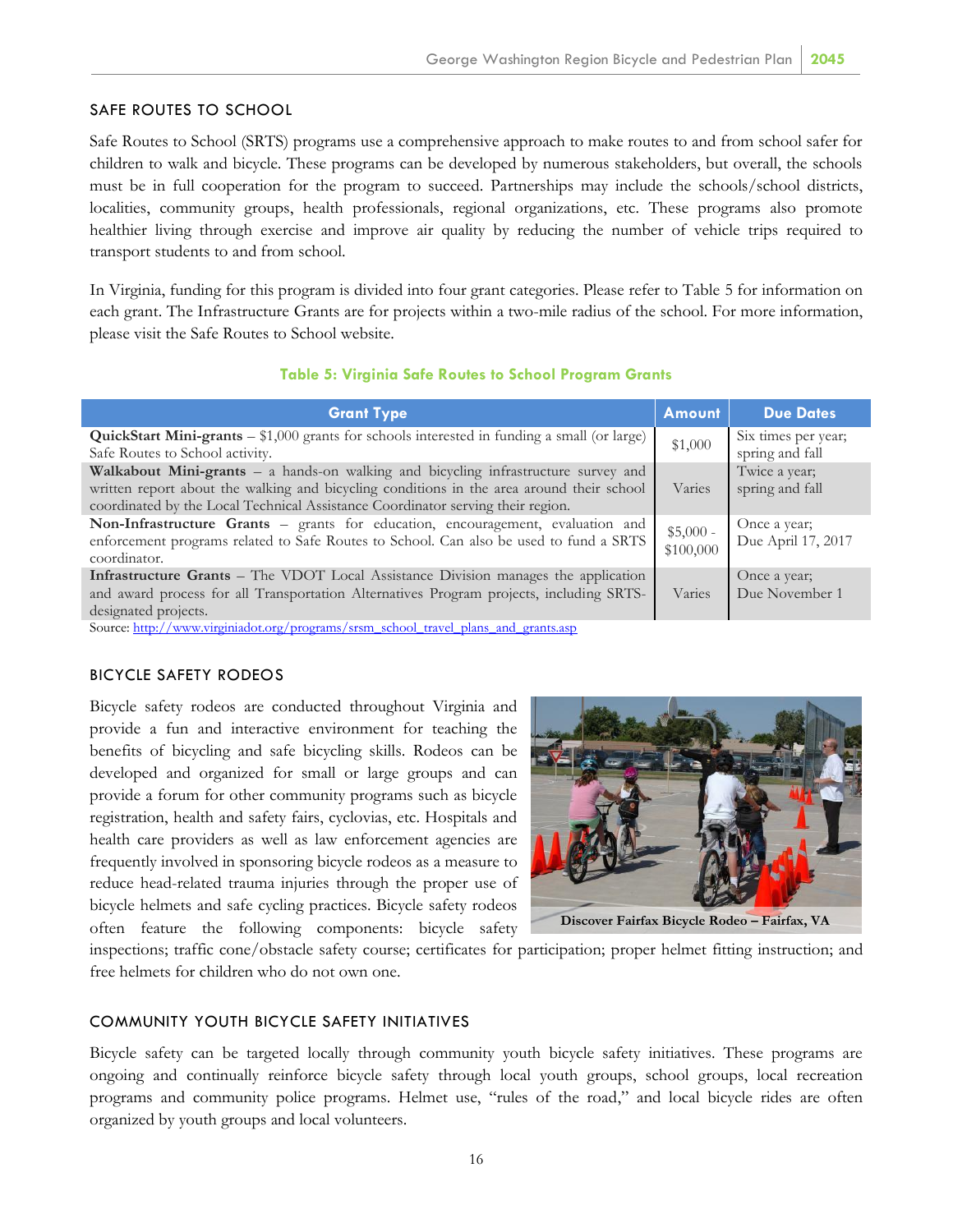### BIKE VIRGINIA

Bike Virginia is a  $501(c)(3)$  non-profit organization that supports bicycling in Virginia through education, advocacy and public policy, facilitation and promotion to inspire more human-powered recreation and transportation on bicycles. Bike Virginia's mantra is "Biking makes sense. It is economical, environmentally friendly, and healthy."

Bike Virginia wants to improve the environment and increase the level of public health by encouraging individuals to burn calories in place of burning fossil fuels. They organize Bike Month and the Bike Virginia Tour, statewide programs that support improving the state of cycling. The organization also coordinates unique projects on top of the ongoing programs, including media campaigns, free learning webinars, share the road tip cards and educational videos.

# BICYCLE HELMET DISTRIBUTION PROGRAM

Helmet use is of top priority in considering bicycle safety. Bicycle helmet programs can include demonstrations of proper fit, public service announcements, reduced helmet prices and free helmet giveaways. Local hospitals, health care providers, state agencies, private organizations, and local police departments often play an active role in promoting, organizing and participating in helmet safety and distribution programs.

The Virginia Bike Helmet Distribution program was established to provide children, ages 17 and under, with helmets in the towns, cities, and counties program sponsors visited when promoting bicycle events such as the annual Bike Virginia ride. Event registration fees along with the Virginia Department of Motor Vehicles mini-grants funded the distribution program. Bell Sports made available the previous model year's helmets at a discount price to groups affiliated with the Safe Kids USA coalitions. There is a statewide Safe Kids USA coalition in Virginia as well as seven local coalitions.

# ADULT BICYCLE PROGRAMS

Bicycle programs targeted towards adult audiences are needed to educate adult cyclists on today's "rules of the road" and the importance of helmet use for all cyclists regardless of age. There are several programs and organizations that have materials and courses targeted towards adult cyclists. For example, the League of American Bicyclists offers a Smart Cycling course for adults. Within Virginia there are 35 certified League Cycling Instructors, two of which are in the GW Region.

Similarly, Bike Virginia offers bicycle safety courses at many of its annual organized rides. These educational programs occur during registration and the information is reinforced during the ride with on-the-road skill building at select rest stops along the route. Participation in these safety programs is voluntary, but incentives are given to encourage participation. These skill building workshops, however, are restricted to those participating in the Bike Virginia events.

### EDUCATIONAL OUTREACH STRATEGIES:

- Implement a bicycle and pedestrian safety education program into the curricula of elementary and middle schools;
- Continue to encourage regional school districts to institute Safe Routes to School programs;
- Submit yearly bicycle helmet mini-grant applications to provide helmets to low-income children. Possible applicants could include schools, community groups, localities and regional agencies;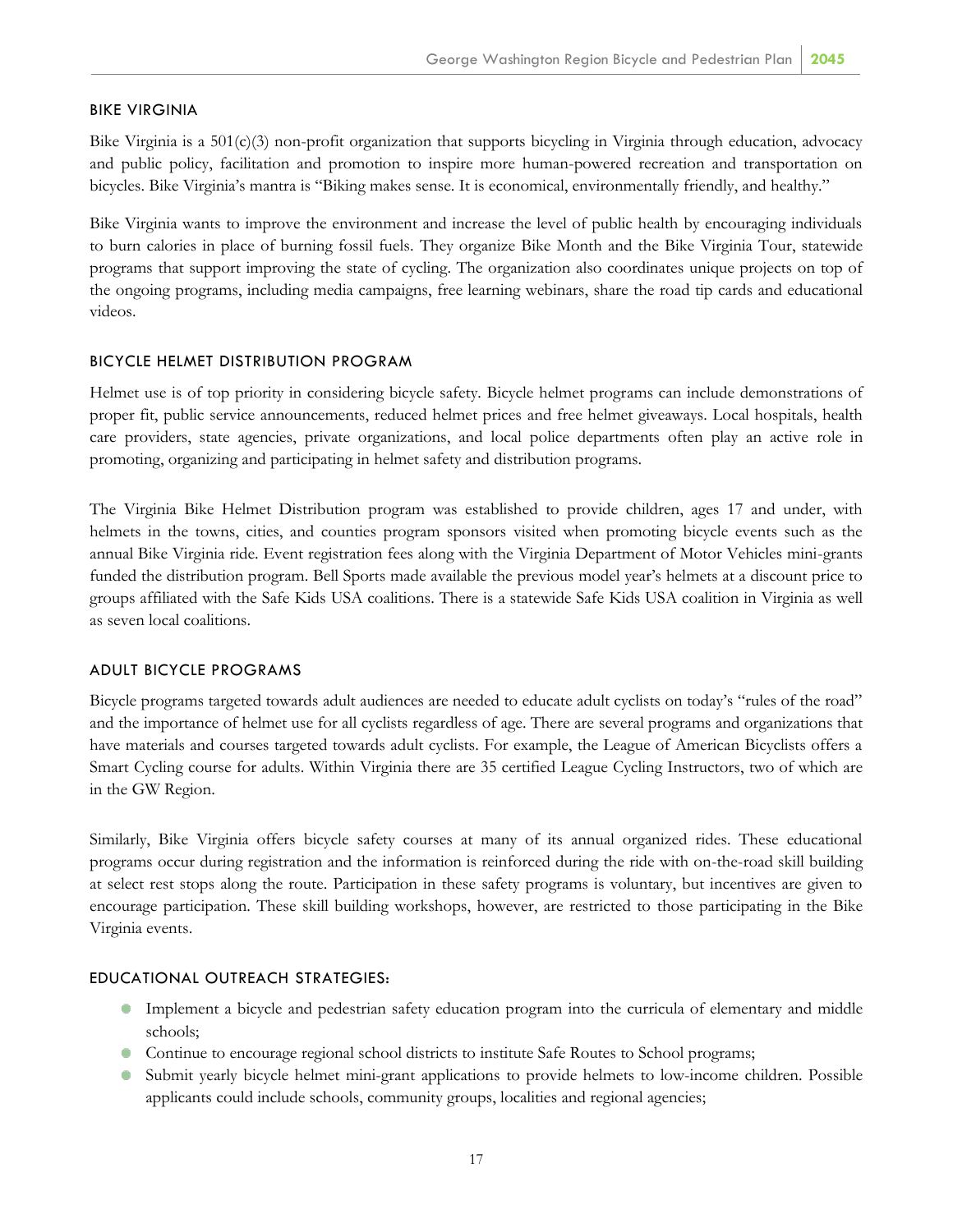- Hold an annual bicycle safety rodeo, cyclovia or both in the Region. Possible sponsors could include state agencies, local police departments, school districts, localities, private organizations and local cycling organizations;
- Work with local League Cycling Instructors to offer Smart Cycling courses that could be sponsored by local police departments, parks and recreation departments or other community organizations;
- Encourage members of local cycling clubs to become certified League Cycling Instructors; and
- Offer bicycle and pedestrian education courses for all ages at select community events around the Region (e.g. Earth Day, the Fredericksburg Agricultural Fair and the Virginia State Fair). Possible sponsors could include state agencies, local police departments, school districts, localities, private organizations and local cycling organizations.

# **ENCOURAGEMENT**

Programs and initiatives that encourage cycling and walking are also an important element in creating a bicycle and pedestrian friendly community. One way to promote and encourage cycling and walking is to provide maps, brochures and travel guides, which will help make cycling and walking more approachable and enjoyable. These steps can also improve experiences for novice and advanced cyclists alike. Another effective technique is to highlight the myriad of benefits cycling can provide.

### BICYCLE MAPS/BROCHURES

Bicycle maps can provide invaluable information to encourage cycling. Specific bicycle routes are often highlighted in regional and local bicycle brochures, as well as other attractions and destinations that are easily accessible by bicycle, such as scenic roads, intermodal connections, historic and culturally significant sites, and recreational and natural resource locations. Area accommodations and unique events are often featured within a cycling brochure to promote extended stays.

The Virginia Department of Transportation publishes a Bicycling in Virginia map. This map focuses on routes and information that is of most interest to cyclists. The map includes setting, terrain, elevation, as well as surface conditions. Inset enlargements of selected locations provide details for parking and other facilities. The colored areas of the map show Virginia's state parks, national parks, and tourism regions, making it simple to find further information about food, lodging and other attractions.

The GWRC could also develop a regional bicycle map. This map would illustrate bicycle facilities, walking/hiking trails, equestrian trails, and attractions in the region. The map could be published online and in print form through the GWRC, localities, and regional organizations.

### WEBSITE INFORMATION

The internet can be an excellent source of information to encourage cycling. Established bicycle routes, local bike programs and organizations, and upcoming bicycle events such as organized rides, educational classes and bicycle rodeos can be periodically posted on the web. For example, VDOT currently maintains a web page for its bicycle and pedestrian program and provides a variety of bicycle-related information and resources. In addition, many bicycle clubs in Virginia maintain websites to encourage participation and keep members informed of upcoming events.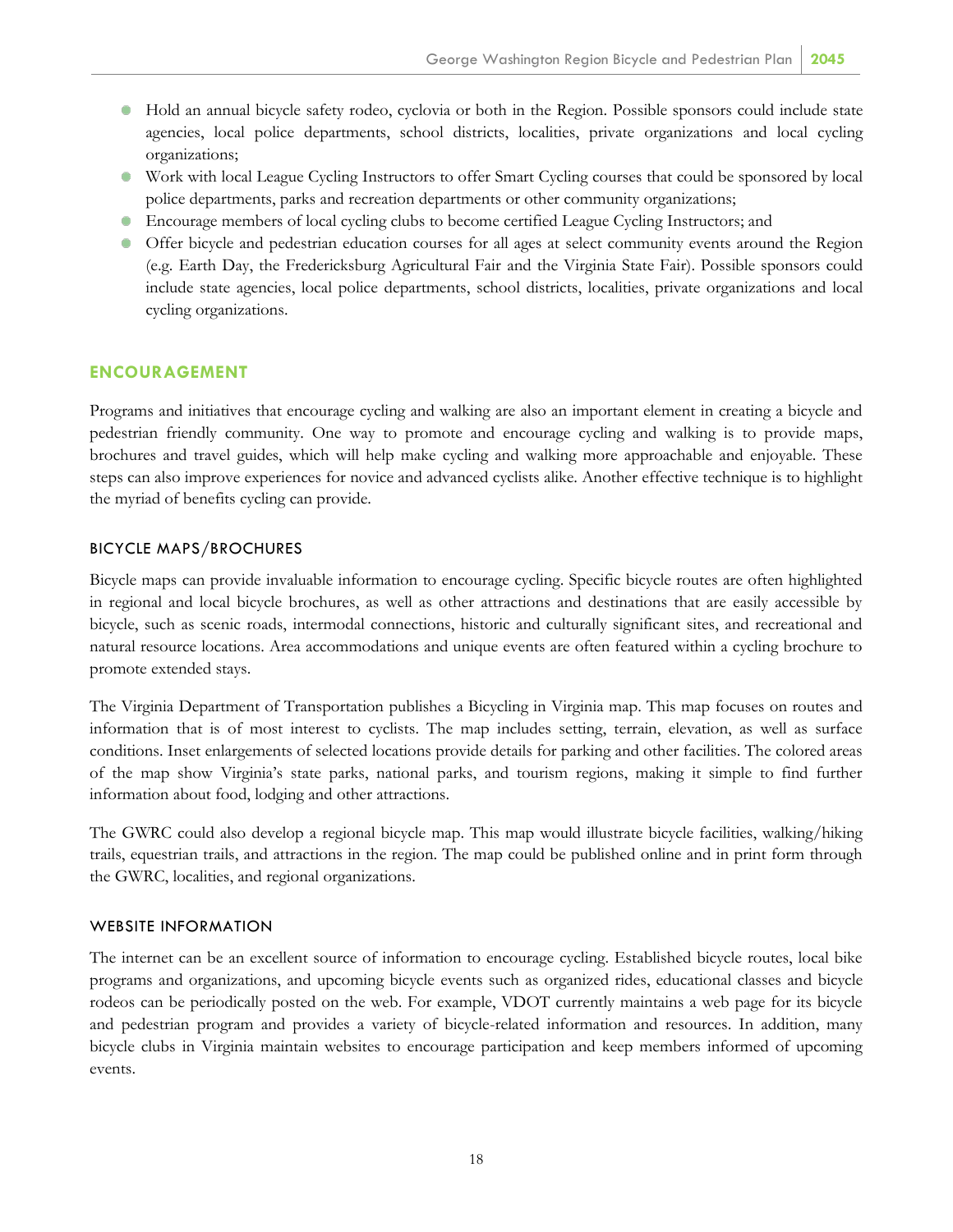#### BIKE TO WORK WEEK

Bike to Work Week is a national event that encourages commuters to forego their automobiles during a designated week in May. Bike to Work Week is intended to demonstrate that bicycle commuters have the potential to assist in alleviating traffic congestion, reduce parking issues, and support healthy communities. At the local level, communities can sponsor special events to generate awareness of Bike to Work Week. These events can include breakfast receptions with local officials, organized rides, and raffles for cyclists participating in Bike to Work Week. Out of the success of Bike to Work Week, some communities have designated a day, week or even an entire month for bicycle awareness. Public service announcements on local television stations, radio stations, and newspapers can help promote the events.

#### COMMUTER LOTS AND TRANSIT

Provisions for bicycles on transit vehicles and in commuter lots help encourage cycling and transit as alternative modes of transportations. Bicycle racks on buses and bicycle access to VRE stations and commuter lots has encouraged some commuters to consider cycling to stations or parking lots instead of driving. Providing secure and safe bicycle parking at intermodal stations, bus stops, train stations and commuter lots also reinforce cycling as a viable mode of access to transit.

### BICYCLE TOURS

Organized tours are a popular means to encourage cycling. Tours vary from short local rides for cyclists of all levels to major, multi-day events. Virginia has a series of well-known bicycle tours including Bike Virginia, Pedal the Parkway, Fun Day on the Bay, and the Fall Foliage Festival. These tours have been extremely successful and not only showcase great cycling opportunities in Virginia; they also encourage the communities along the tour to become bicycle friendly. Volunteers in each community often prepare meals, organize rest stops, and provide entertainment for the cyclists.

### BICYCLE CLUBS

Local and regional bicycle clubs are often very active in bicycle education and encouragement. Bicycle clubs are a key advocacy group in developing local and regional bicycle networks. In addition to bicycle advocacy, bicycle clubs are often dedicated to promoting health and fitness benefits of cycling, as well as the sport of bicycle racing. Bicycle clubs are also involved with volunteer efforts for trail development, promotion, and maintenance.

There are a few bicycle advocacy and riding clubs already established in the GW Region. These clubs also perform trail maintenance on the regions' trails, volunteer at community events, organize group rides, and have guided the development of a few bicycle and pedestrian plans. A list of these organizations could be included on a bicycle and pedestrian resources page on the FAMPO website.

### ENCOURAGEMENT STRATEGIES:

- Establish a webpage on the GWRC website that contains a comprehensive listing of bicycle and pedestrian resources;
- Publish a regional bicycle infrastructure map, both print and online;
- The GWRC will work with local organizations, agencies, businesses, and media to establish and promote Bike Month and a Bike to Work Day/Week in May;
- Encourage each locality to sponsor special events during Bike to Work Week;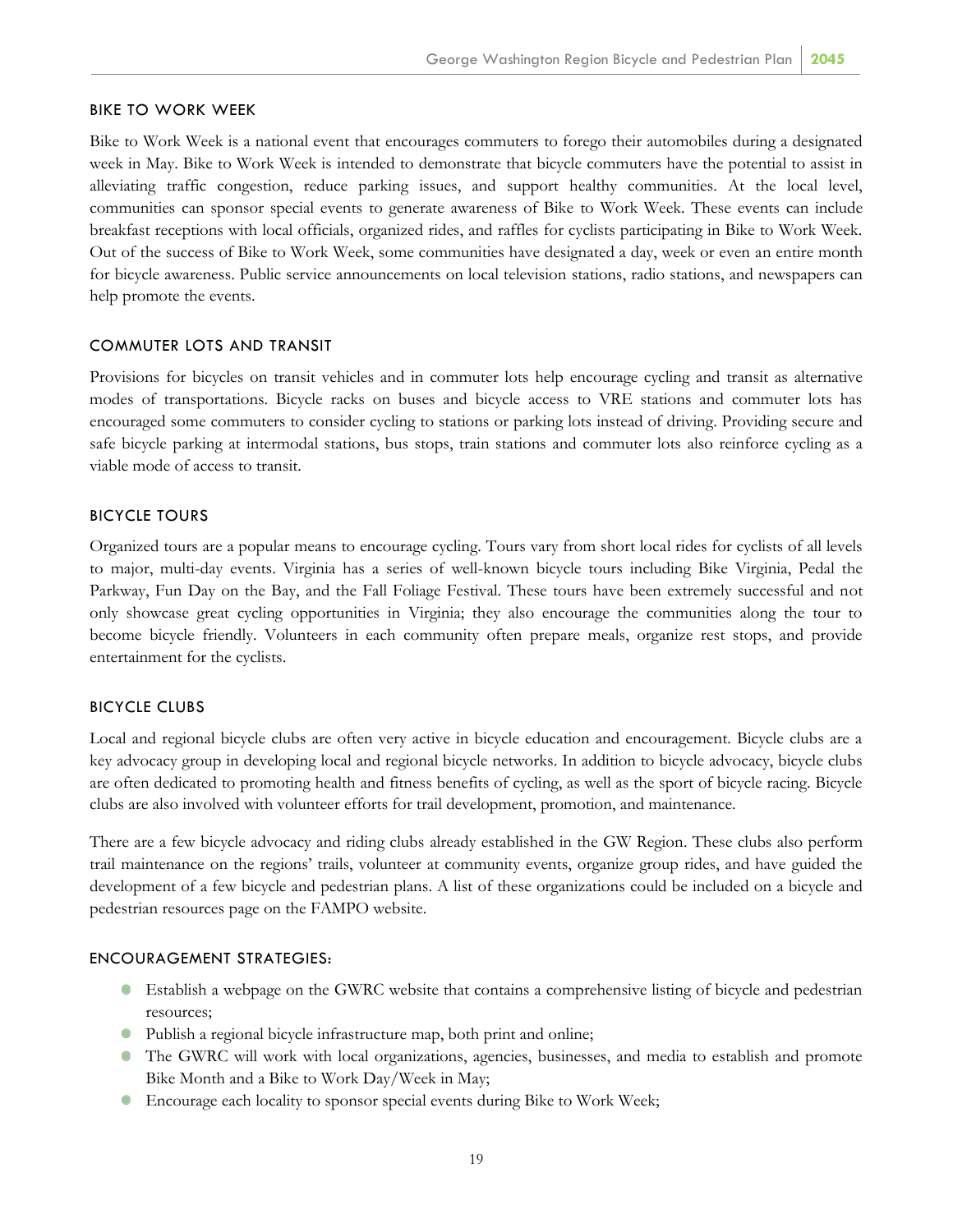- The GWRC will partner with VDOT to install covered bicycle racks at commuter lots and transit stations ۰ throughout the region;
- The GWRC/FAMPO will work with localities to ensure that bicycle racks are provided where needed;  $\bullet$
- Encourage and work with the City of Fredericksburg to implement bicycle lockers at the train station;
- Continue to work with FRED to ensure all its facilities are bicycle and pedestrian friendly;
- Establish local bicycle tours for the Region. These tours could include Downtown Fredericksburg and the Fredericksburg and Spotsylvania National Military Park;
- Coordinate with Bike Virginia to establish another event that passes through the GW Region; and
- The GWRC will continue to work with the Region's various organizations and clubs to further cycling through technical support, community outreach, and by funding bicycle improvements.

### **ENFORCEMENT**

The goal of enforcement is for bicyclists, pedestrians and motorists to recognize and respect each other's rights on the roadway. Rules and regulations define user expectations and reduce the risk of injury. Law enforcement officers must understand these laws and regulations, know how to enforce them, and apply them equitably to ensure public safety. Similarly, having more police officers on bikes helps increase understanding of cyclists' issues. Having law enforcement partners and great policies in place is essential to promoting bicycling.

In Virginia, a bicycle is considered a vehicle when operated on a roadway. Thus, cyclists and motorists basically have the same rights and duties, and the laws governing traffic regulation apply equally to both. Bicycle laws and regulations must be readily enforced in a manner to encourage bicycle use. Please refer to **Appendix X** for laws regarding cyclists in Virginia. Emphasizing and promoting these rules are the foundation for any enforcement program.

### POLICE BICYCLE PATROLS

Numerous police departments throughout the Commonwealth, including the City of Fredericksburg, King George County, and Spotsylvania County have successfully introduced bicycle patrols as part of their overall patrol efforts. These patrols have proven to be a particularly positive way for police officers to interact with the community. Police officers on bicycles can readily enforce laws and regulations by quickly and effectively addressing bicycle and pedestrian infractions. Bicycle police patrols have an added responsibility of following the "rules of the road" and demonstrating proper cycling etiquette by setting an example for other cyclists in the community. Bicycle patrols have also proven effective in educational, encouragement, and community outreach efforts.

#### BICYCLE AND PEDESTRIAN TICKETING

Ticketing illegal bicycle and pedestrian operations is sometimes needed to reinforce the importance of the "rules of the road." Warnings may be appropriate in most cases, allowing the cyclist or pedestrian to recognize their mistake without paying a fine. Some police departments administer "tickets" that are coupons redeemable for discounted or free bicycle helmets for youth that are spotted without a helmet. Other communities distribute leaflets with the "rules of the road" or safety tips as a warning to cyclists and pedestrians not obeying traffic laws and regulations. Additionally, motorists must be held responsible when endangering cyclists and pedestrians. Failure to yield to pedestrians in marked or unmarked crosswalks, as well as harassment of cyclists, present major dangers to cyclists and pedestrians and discourage individuals from walking or cycling.